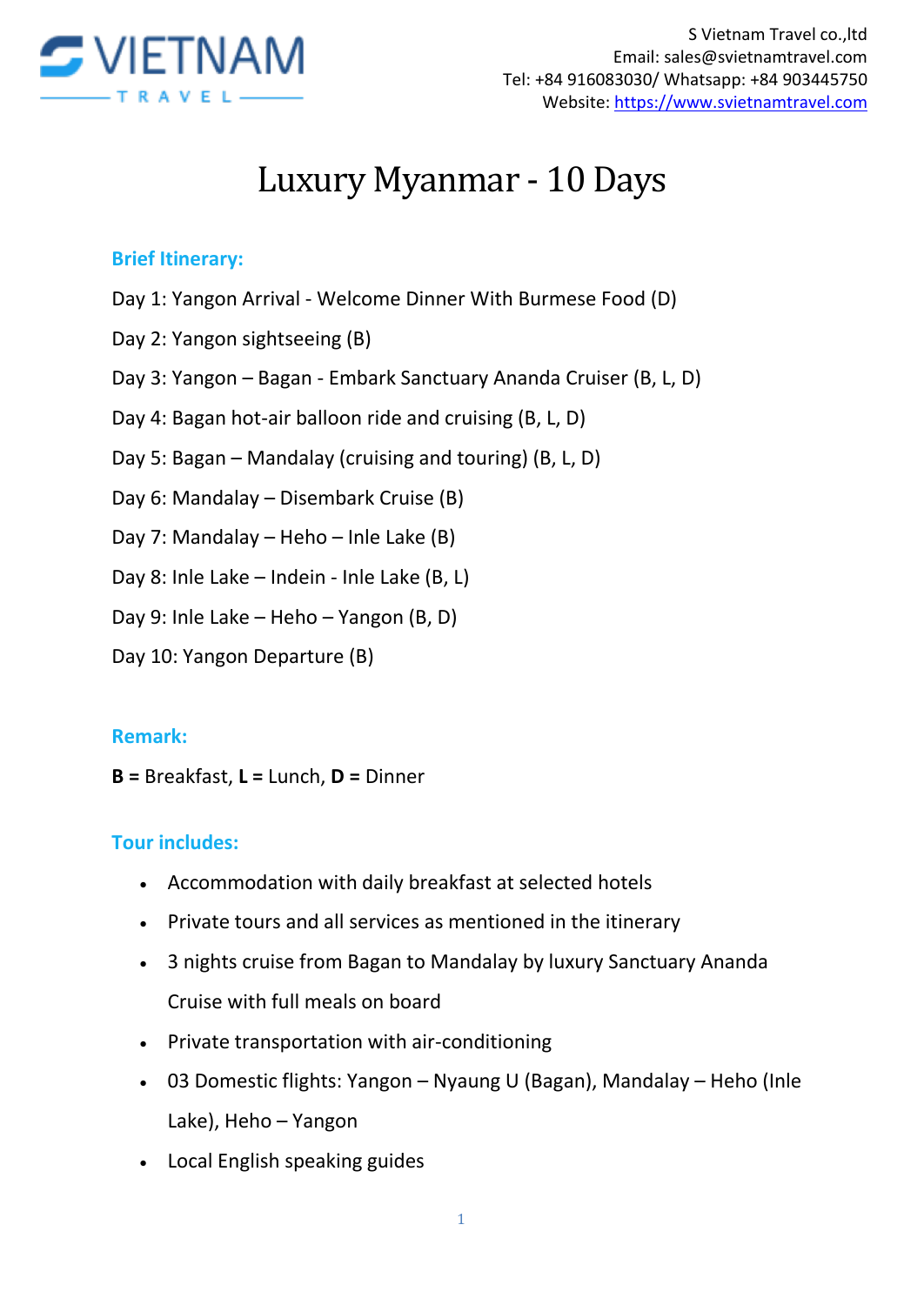

- Entrance fees for all mentioned sights visited
- Private boat to visit Inle Lake
- Water and cold towel on sightseeing

### **Tour excludes:**

- International flights
- Early check-in and late check-out at hotels
- Personal expenses (such as laundry, telephone, drinks, etc.)
- Tipping for guides and drivers
- Compulsory personal travel insurance
- Myanmar Visa fees (contact our travel consultant for further information)
- Compulsory Christmas and New Year Eva Dinner at hotels if required
- Other meals which do not mention in the itinerary
- Others not mentioned

### **Detail itinerary:**

## *Day 1: Yangon arrival – Welcome dinner with Burmese food (D)*

Upon your arrival at Yangon airport, your guide will meet and transfer you to your hotel. Check in your hotel and relax. (The hotel room is at your disposal from 14.00).

Yangon is a relatively quiet and charming city. Its impressive colonial and spiritual heritage makes it one of the most fascinating cities in Southeast Asia. The city is an amalgamation of British, Burmese, Chinese and Indian influences,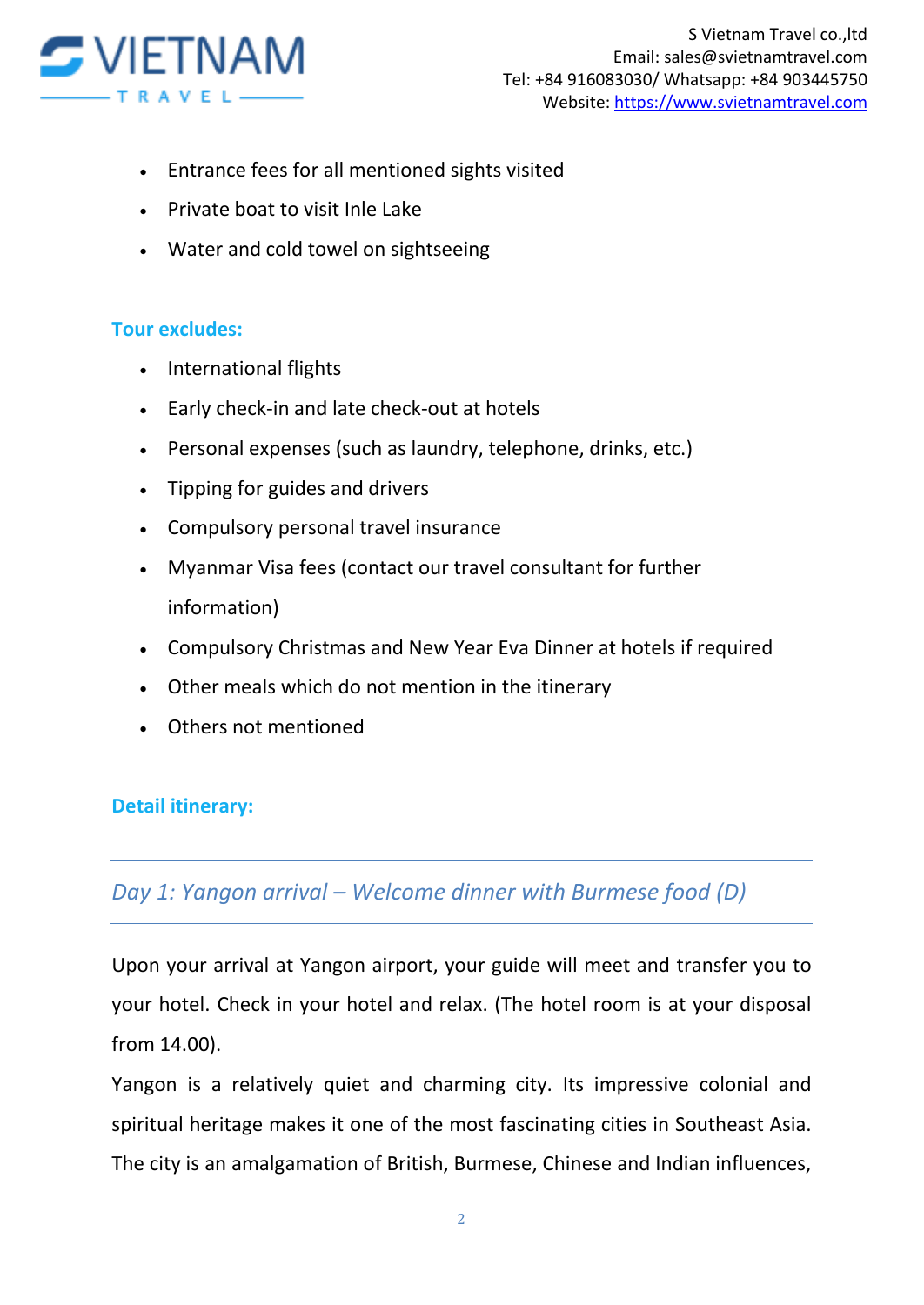

and is known for its colonial architecture, which although decaying and beyond appreciation, remains an almost unique example of a 19th-century British colonial capital.

Lunch on own account. Welcome dinner at local restaurant. Overnight in Yangon.

## *Day 2: Yangon sightseeing (B)*

You start with a visit to Kalaywatawya Monastery to see monastic ways of lives and to see Buddhist monks lining up and eating together for lunch. Then, proceed to Kyaukhtatgyi Pagoda to see a 70 meter long reclining Buddha statue around the size of a blue whale.

Continue travelling downtown, where you will have a chance to explore the local life of Burmese in China Town. During heading to China Town (or 19th Street), you are free to take some amazing photos of a nearby temple with hundreds of images depicting mythological scenes.

No Myanmar expedition can be considered truly great if it's lacking a visit to the legendary Shwedagon Pagoda. Ready for an amazing experience? The visual delights present there alone, are worth the trip. Witness the colors transform on the 100-meter chedi which is literally enclosed in over 40 tons of gold leaf. You will start at the eastern staircase where you will find a row of shops at the base of the temple selling various religious items. Here you will find monks robes, alms bowls, offerings, incense and other unique Buddhist objects. As your browse the stalls your guide will explain the use and rituals of Myanmar's Buddhist people. Shwedagon is largely considered to be the most important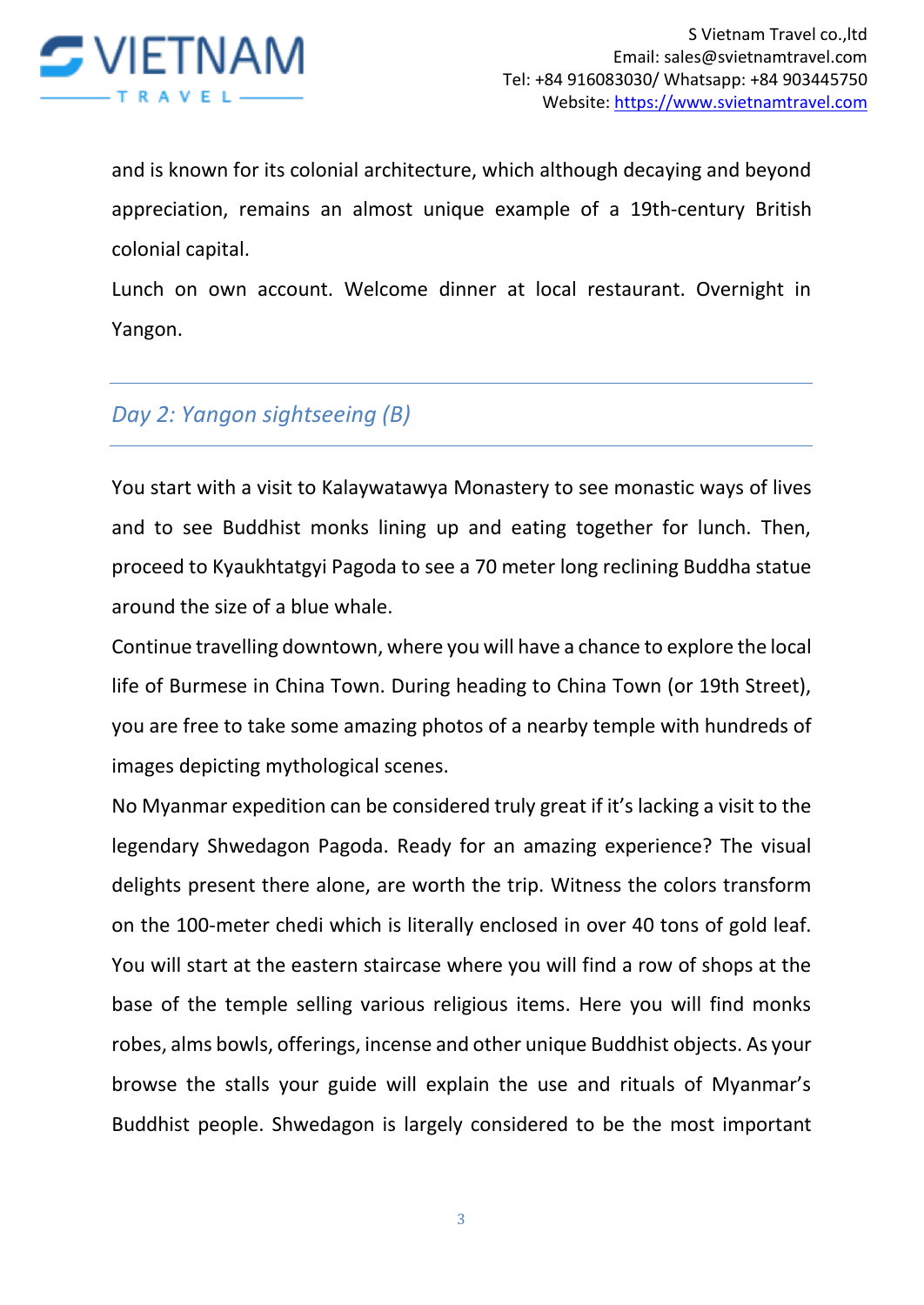

religious site for the Burmese; most visitors report that the trip is extremely memorable and still etched into their minds.

Lunch and dinner on own account. Overnight in Yangon.

# *Day 3: Yangon – fly to Bagan – Embark Sanctuary Ananda cruiser (B, L, D)*

Today, delve into the World Heritage site- Bagan. The thousands of temples that are spread across the plains of Bagan combine to form one of the richest archaeological sites in Asia and provide views quite unlike anywhere else on earth. After embarking your luxury cruise ship, set off the beautiful journey to Bagan which offers you great views of famed monuments including Htilominlo and Ananda. Ananda temple is considered to be one of the most surviving masterpieces of the Mon architecture. Enjoy stunning views over the river as the sun comes to a close before returning to the ship for a welcome dinner. Lunch and dinner on board. Overnight stay on Sanctuary Ananda.

## *Day 4: Bagan – hot air balloon ride and cruising (B, L, D)*

Another chance for you to explore the best of Bagan awaits. You could make a different journey with the option of taking a sunrise hot air balloon flight over the town in the early morning (with an additional charge, book in advance). Alternatively, start your new day practice sunrise meditation at one of the temples. Learn more about the rich culture of this land through the glittering Shwezigon Pagoda. The golden Shwezigon Paya in Bagan is one of the most significant religious buildings in Myanmar, for it served as a prototype for later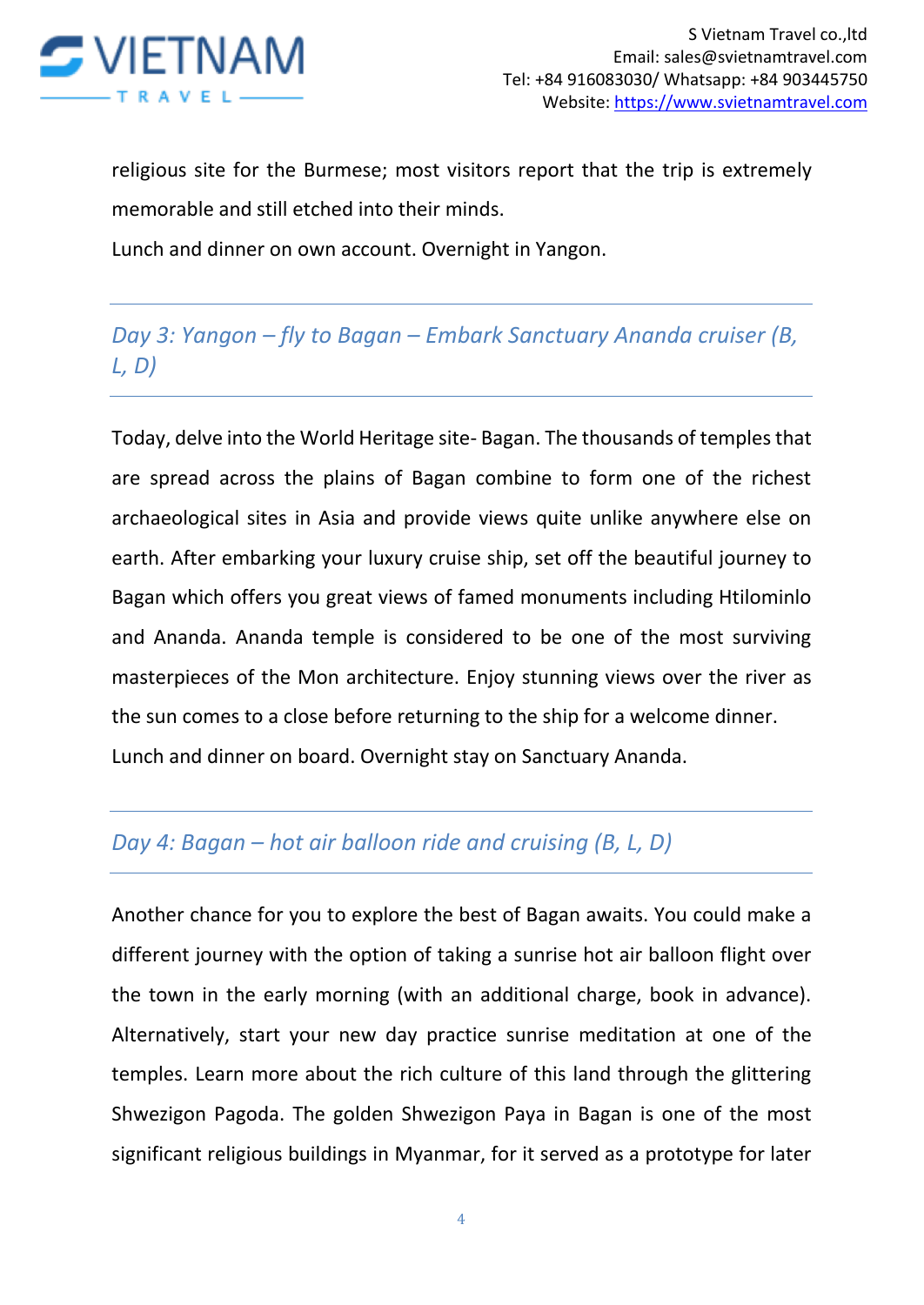

stupas built throughout the country and marked an important development in the relationship between traditional Burmese religion and Theravada Buddhism. Embark the ship at midday and set sail north along the Ayeyarwaddy. Take your time to relax or join the various lectures or demonstrations on board. Enjoy beautiful views over the river at sunset with cocktails served on a mid-river sandbank.

Breakfast, lunch and dinner on board. Overnight stay on Sanctuary Ananda.

# *Day 5: Bagan – Mandalay (cruising and touring) (B, L, D)*

In the early morning, fill up your new day with meditation or yoga classes on board or enjoy the freshness of atmosphere as the ship sails towards Ava- the ancient capital. The delicious lunch will be followed by a horse cart ride to explore the main sites of the city. Afterwards, make your way to Sagaing- which lies 21km south-west of Mandalay on the west bank of the Ayeyarwaddy River and Amarapura- one of Myanmar's former capitals. Learn about traditional handicrafts through the local silversmiths and textile workshops in these cities before travelling to the world's longest teak bridge- U Bein Bridge for breathtaking views at sunset. Enjoy a lavish dinner served on a sandbank overlooking Mingun and then take in an interesting traditional musical performance.

Breakfast, lunch on board and dinner on sandbank. Overnight stay on Sanctuary Ananda.

*Day 6: Mandalay – disembark cruise (B)*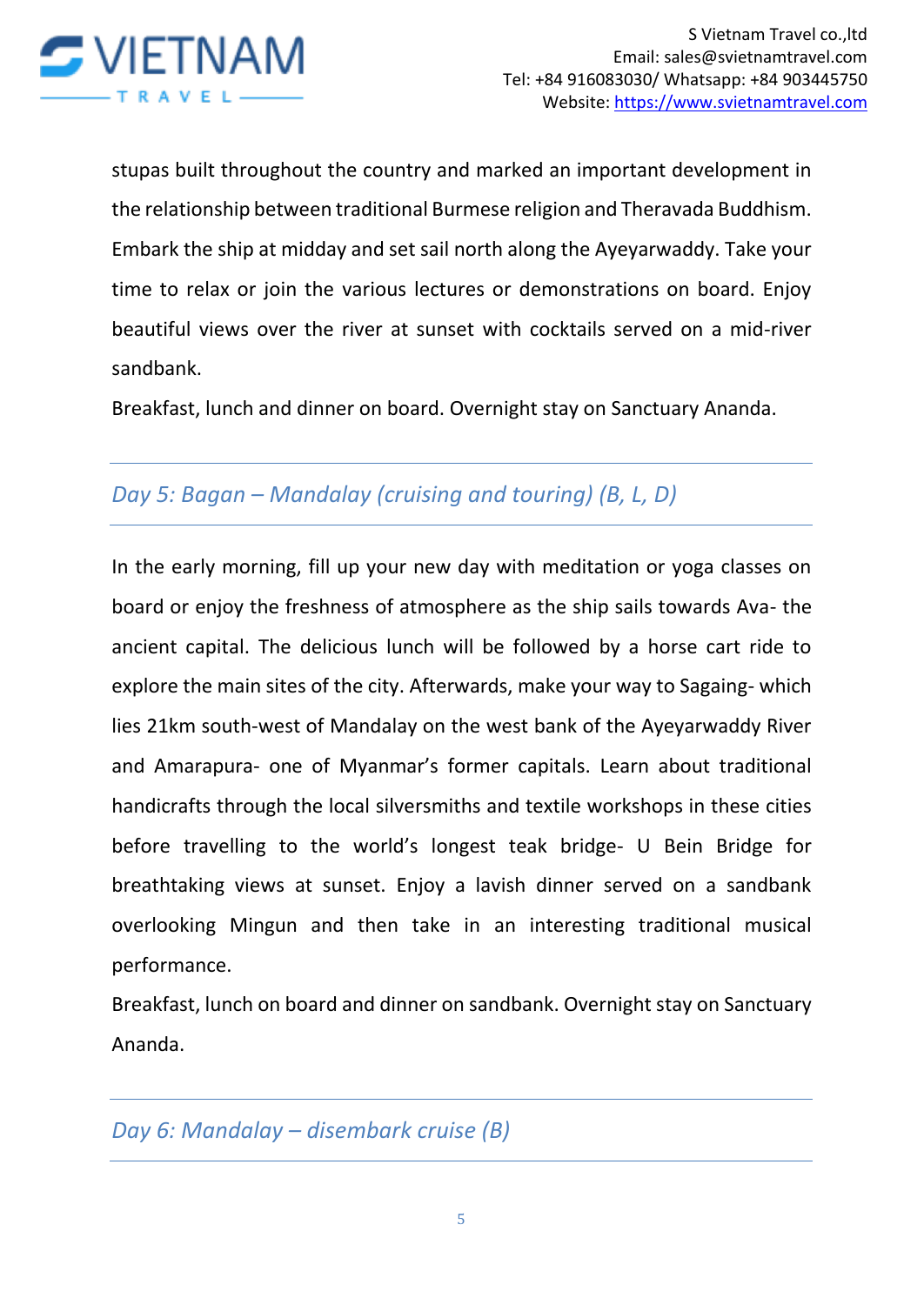

Breakfast is served before check out in Mandalay.

Cruise will arrange a tour of Mandalay. This will include a visit to Mahamuni Pagoda, one of Myanmar's most religious monuments housing the revered Mahamuni Image. Lastly a visit to Kuthodaw Pagoda (Maha Lawka Marazein) built by King Mindon in 1857, in effect a copy of the Shwezigon Pagoda in Bagan. Finally, transfer to your hotel in Mandalay for check-in and relax. Lunch and dinner on own account. Overnight in Mandalay.

# *Day 7: Mandalay – fly to Heho – Inle Lake (B)*

Arrive this morning in Heho after a morning flight. Set off your beautiful trip on the majestic Inle Lake. Inle lake is the country's second largest lake and features floating villages, gardens, various tribes nearby and fishermen who row with their legs. En-route, you will take in beautiful sights of some of lake's most renowned sites. Make your way to the Nga Phe Chaung- an attractive wooden monastery built on stilts over the lake at the end of the 1850s. The monastery is also known for a collection of old Myanmar's Buddha images from different areas that are worth seeing. You also visit the famous Phaung Daw Oo Monasteries- the most highly revered monastery in the Inle Lake area. It houses five ancient images of the Buddha that are completely covered in gold leaf. Don't miss out on several craft workshops located in the middle of the lake, with buildings constructed on stilts to get local souvenirs if you wish.

Lunch and dinner on own account. Overnight in Inle.

*Day 8: Inle Lake – Indein – Inle Lake (B, L)*